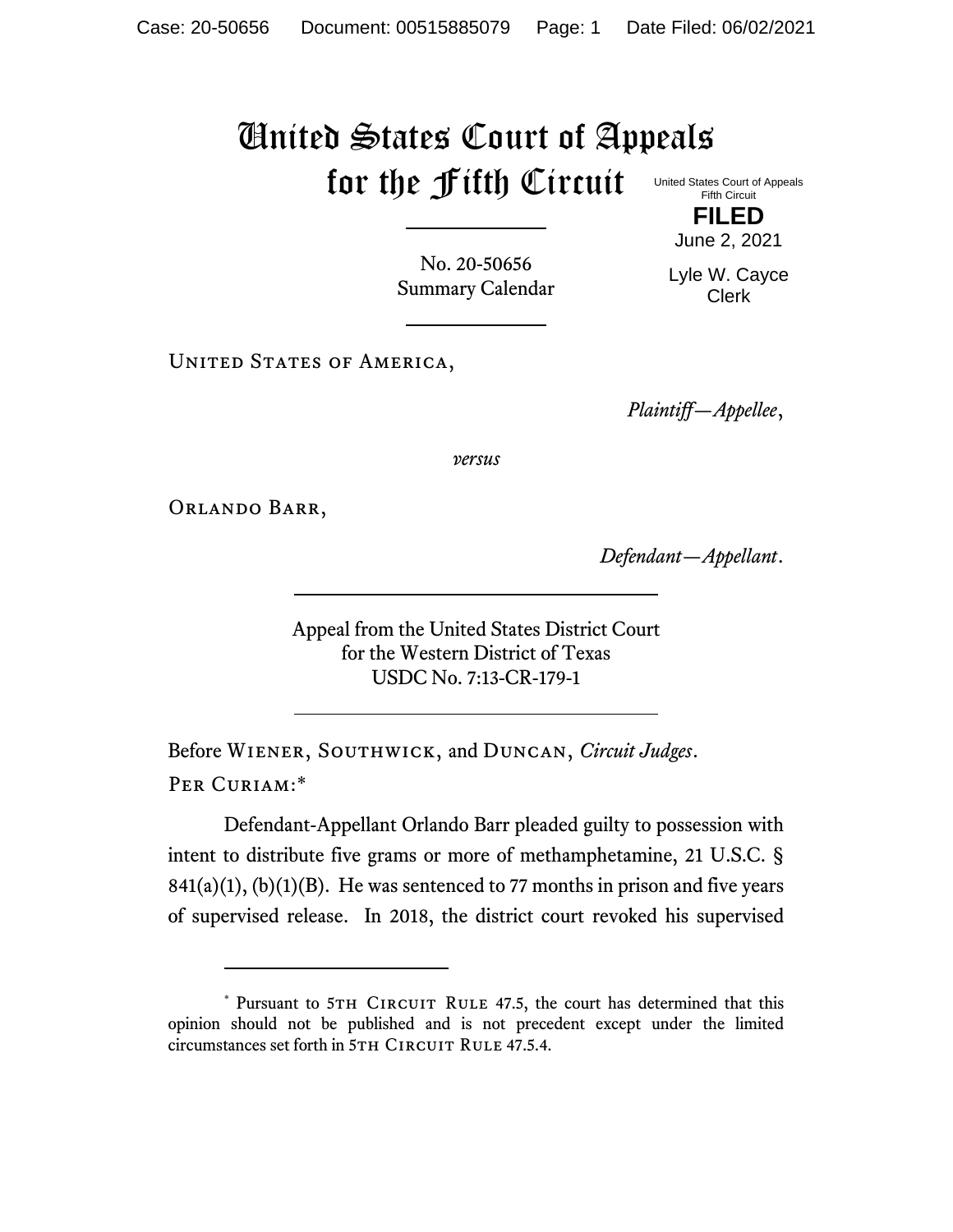## No. 20-50656

release and sentenced him to 12 months in prison and five years of supervised release. Following a revocation hearing in 2020, Barr's supervised release was again revoked based on the violation of the condition not to commit another federal, state, or local crime—namely, possession of marijuana, possession of controlled substances, and driving while intoxicated. The district court sentenced him to 36 months of imprisonment with no supervised release.

Barr argues that the evidence was insufficient to show that he possessed any illegal drugs at the time of the traffic stop or had committed a criminal offense based on that possession because no testing had been performed on the alleged substances. The Government counters that Barr's argument does not address the arrest for driving while intoxicated. We review a district court's decision to revoke supervised release for abuse of discretion. *United States v. Spraglin*, 418 F.3d 479, 480 (5th Cir. 2005).

A district court may find that a defendant has violated his probation by committing another federal, state, or local offense without the defendant first being prosecuted or convicted of that offense. U.S.S.G. § 7B1.1, comment. (n.1). The reasonable doubt standard applicable in criminal cases does not govern the revocation of supervised release; rather, the district court may revoke a defendant's supervised release if it finds by a preponderance of the evidence that the defendant violated a condition of supervised release. *United States v. Teran*, 98 F.3d 831, 836 (5th Cir. 1996).

The preponderance of the evidence adduced at Barr's revocation hearing supports the district court's finding that, more likely than not, Barr had committed another federal, state, or local crime of driving while intoxicated or possessing marijuana. The district court did not abuse its discretion in revoking Barr's supervised release. *See Spraglin*, 418 F.3d at 480.